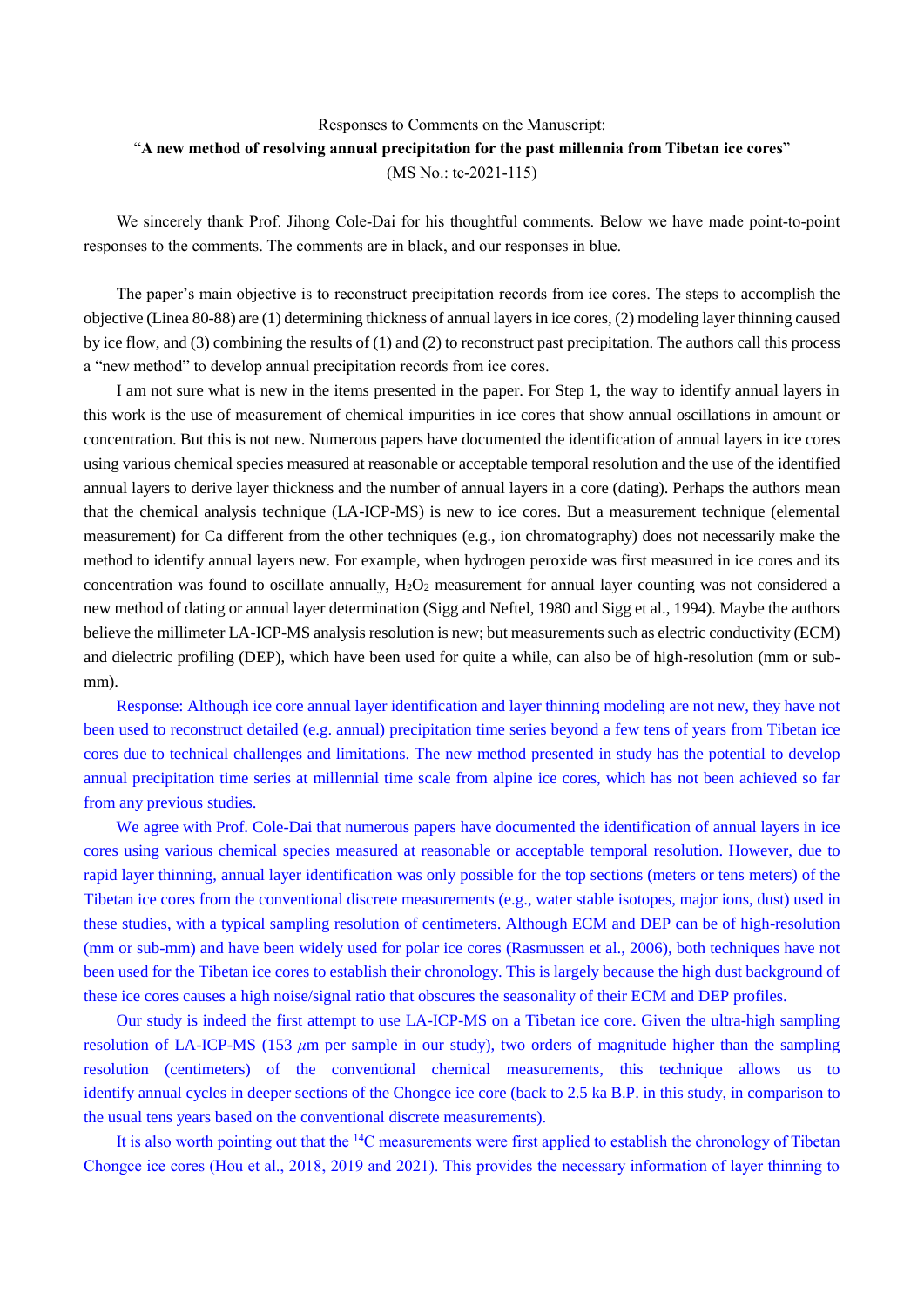develop the new method. We wish that this method will be used to reconstruct a continuous high-resolution precipitation record at millennial time scale when LA-ICP-MS is performed on the entire Tibetan ice cores.

The paper title suggests that the authors think this is the first time ("new") that annual layer identification using high-resolution chemical measurement is applied to mountain glacier ice cores. But that point is not apparent or explicit in the paper body.

Response: It is indeed the first time that the ultra-high-resolution LA-ICP-MS measurement is applied to mountain glacier ice cores, making it possible to identify annual layers at deeper sections of these cores. It is also the first time that such annual layer identification is combined with layer thinning modeling to reconstruct annual precipitation records at the millennial time scale from the Tibetan ice cores. This new method has potential to be applied to other alpine ice cores. We have clarified these points in the revision.

For Step 2, the modeling of ice flow including the method to quantify layer thinning rate is obviously not new. So, reconstruction of original layer thickness using measured layer thickness and modeled thinning curve should not be considered new, if the layer identification method is not new. In fact, reconstruction of accumulation records from measured annual layer thickness and modeled and experimentally determined layer thinning has been used frequently for polar ice cores, with records as long as tens of thousands of years. Yet, the authors seem to suggest (Lines 59-60: "challenging to develop annually resolved accumulation records covering longer (e.g. millennial) time periods") that this is a rare accomplishment. Again, this would sound reasonable when referring to mountain glacier ice cores (but not so for polar ice cores).

Response: We agree with the reviewer that the novelty of the method only applies to mountain glacier ice cores. Annual layer identification can be achieved for the Greenland summit ice cores for the past tens of thousands of years (Rasmussen et al., 2006), but this is not the case regarding the mountain glacier ice cores due to their relatively short length and rapid thinning. Our study is indeed the first to apply this method, i.e. taking account of both annual layer identification at the millennial time scale and annual layer thinning, for the Tibetan ice cores. It has also potential to be applied to other alpine ice cores. We have clarified these points in the revision.

The authors state (Lines 187-198) that identification of annual layers using concentration cycles of the selected elements was "verified" with counting by the StratiCounter program. But the StratiCounter algorithm is not designed to count layers accurately. It is meant to facilitate the counting process and make counting less subjective. Therefore, counting with StratiCount ought not to be used to verify manual counting. In fact, the algorithm is supposed to be used only when the annual signals are clear and consistent (i.e., highly unambiguous; Sigl et al., 2015). In this case, with many annual signals highly ambiguous (multiple peaks in one annual layer; see Figure 1), result of Straticounting cannot be viewed as verification of the result of manual counting.

Response: We agree with the reviewer's concern on the StratiCounter program. Indeed, in this study, we relied on visual identification and manual counting as our primary method, using StratiCounter only for comparison purposes. In our case, the results from manual counting and StratiCounter are highly consistent, reinforcing the validity of our results. We revised the wording in the manuscript to clarify this.

The precision (i.e., uncertainty) of annual layer counting (ALC) is critically important to the success of layer thickness determination and ice core dating. Often times, researchers compare the number of annual layers counted to a certain depth where a time stratigraphic marker, such as a known volcanic eruption or the radioactivity signal of nuclear debris) is present to the number of expected years established with the time marker; however, this comparison only indicates the accuracy of counting, not precision. In practice, the counting is often revised by reclassifying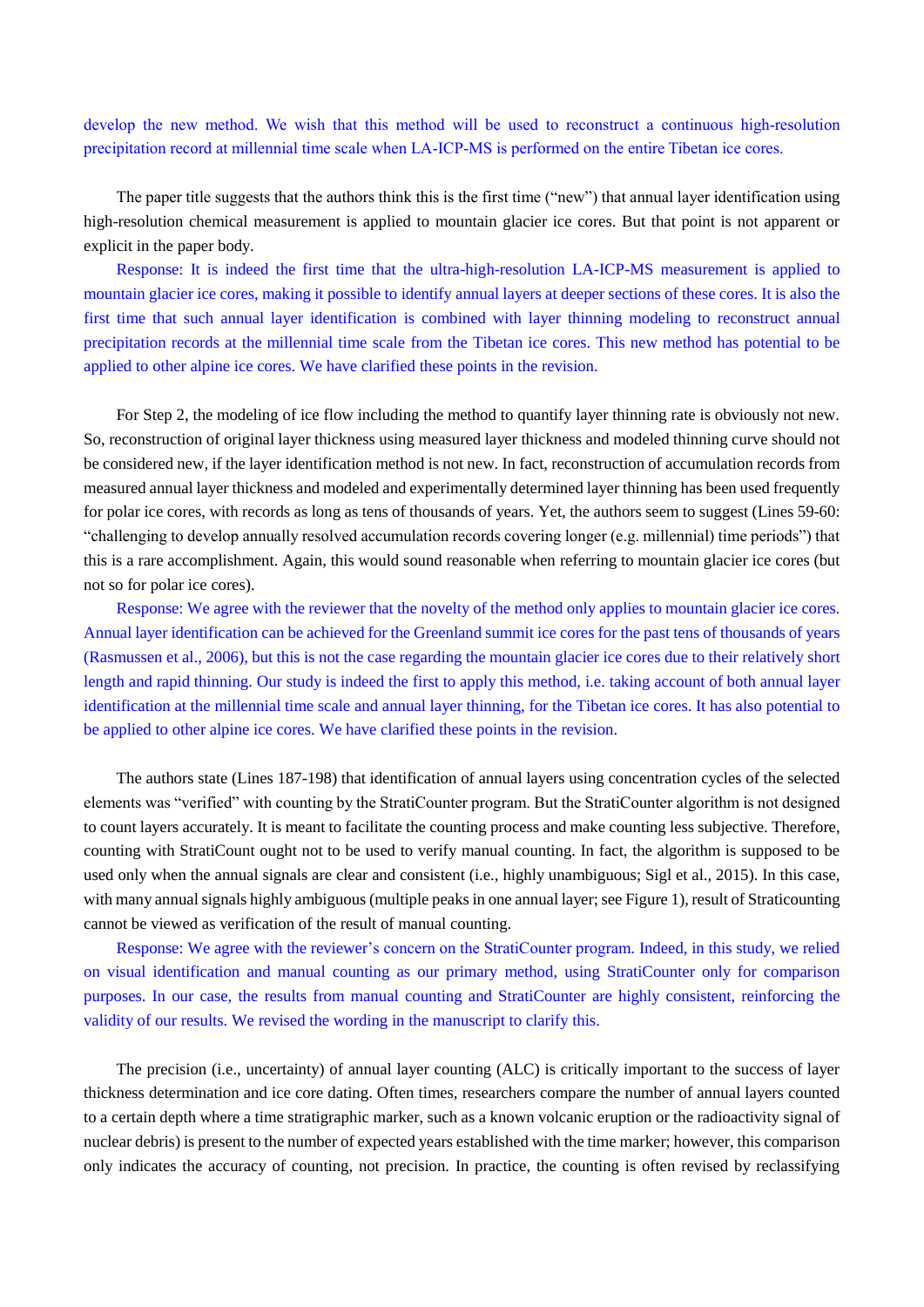ambiguous layers, if its result differs significantly from the expected number of years, to reconcile with the age of the layer where the time marker is, in order to improve accuracy. To address precision directly, researchers have tried several approaches to get a quantitative sense of ALC precision/uncertainty. For example, Alley et al. (1997) estimated ALC uncertainty based on the difference of the number of layers counted by different individuals and/or at different times by the same individual. Rasmussen et al. (2006) and Ferris et al. (2012) derived ALC uncertainty by summing up the number of ambiguous (possible and possibly not) annual layers.

This paper by Zhang et al. does not discuss the uncertainty in the identification of the annual layers using elemental data (concentrations ought to be proportional to counts per second in mass spectrometry). Usually, an annual cycle is defined as one maximum and one minimum of the measured concentration of the chemical species (in some instances a measured physical property may be used), at least this is the case for polar ice cores. For cores analyzed with high temporal resolution, cases of ambiguous annual layers are rare, leading to small uncertainties. Because the deposition processes of chemical impurities on non-polar mountain glaciers are probably different (Lines 188-189) from those common in the polar regions, the authors use a definition of annual signal different from that often used on polar ice cores. In this work, the authors define (Lines 187-188) annual layers as groups of peaks (of element concentration) "separated by a prolonged section of low element concentrations". One reason for this is that multiple peaks of a given element are found in each annual layer (Lines 188-190). This definition of an annual layer may work in some cases or cores, but raises questions on what an annual layer is, such as how many peaks constitute "a group of peaks" and how long a section is considered "prolonged". The data presented in Figure S7 look very obvious that two years of accumulation are in about 4 cm of the core. But I don't see many years in Figure 1 which are so obvious. Additionally, how does one decide where the annual layer starts where it ends, when multiple chemical species do not agree with each other? An example of ambiguous or inconsistent layers in different species can be seen in the depth interval of 108.09-108.15 m in Section II (Figure 1). With this type of data and the definition of annual layers, the determination of annual layers and thickness is quite subjective, at least more so than in polar ice cores where the definition is clear and annual signals are often unambiguous.

The authors acknowledge the limitation, resulting from this annual layer definition, on the precision of layer determination in Line 192: "identification of annual layers requires expert judgment". To me, this means that researchers with varying degree of experience or "expertise" or different perspectives will count differently. The results will be different, not only in the total number of annual layers counted (accuracy), but also in the thickness of individual layers. This is critically important to the objective of this work – accumulation history – as uncertainty in layer thickness leads directly to uncertainty in accumulation of individual years as well as long-term accumulation trends.

I would like to see some discussion, hopefully supported with data, on the uncertainty of the annual layer thickness determination in the core(s) studied in this work and using the counting method. Also, it would be helpful to explain what the expertise is to make "expert judgment", so as to provide a measure of the objectivity of layer counting.

Response: We agree with the reviewer that the accuracy and uncertainty of annual layer counting (ALC) is critically important to the success of layer thickness determination and ice core dating. ALC is always accompanied by a certain level of subjectivity. Such as the example given by the reviewer, Alley et al. (1997) estimated ALC uncertainty based on the difference of the number of layers counted by different individuals and/or at different times by the same individual. This could be considered "expert judgment". This is also why we included the results of annual layer identification from the StratiCounter algorithm to provide a relatively "objective" mathematic expression in comparison with our subjective visual identifications.

In the revision, we follow the approach successfully employed for Greenland ice cores by Rasmussen et al. (2006) to quantify counting uncertainty from uncertain layers. In this approach, we count uncertain layers as  $0.5 \pm$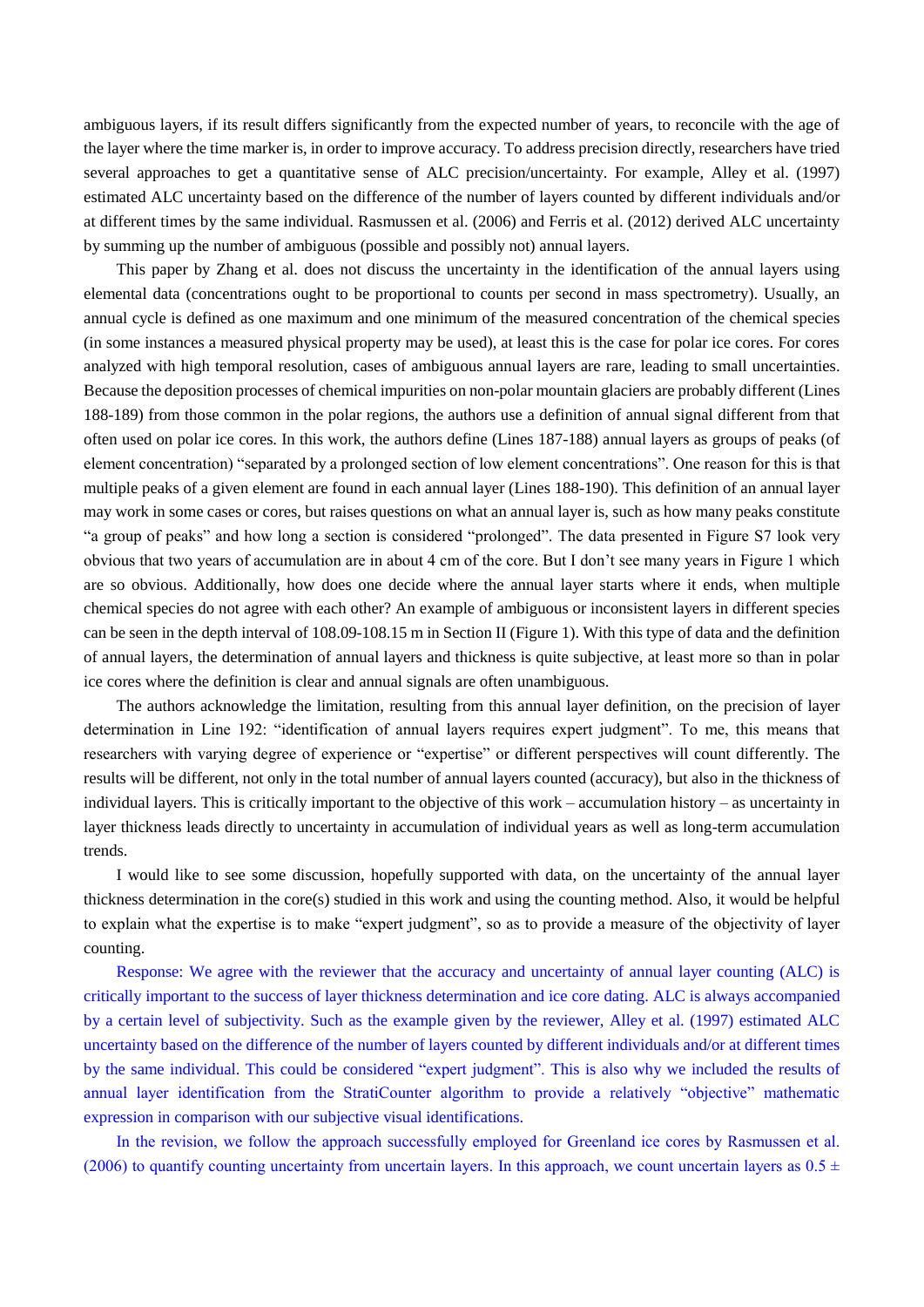0.5 years, and estimate the maximum counting error (MCE) from the number of uncertain layers (N) as  $N \times 0.5$  years. Using the records for four elements (i.e., Al, Ca, Fe, Mg), we define "uncertain annual layer boundaries" as those without synchronous peaks of all four elements. Annual layer peaks for each of the three sections and their respective uncertainties are shown in Fig. 1. The number of annual layers for Section I, II, and III is  $8 \pm 2$ ,  $19 \pm 3$ , and  $23 \pm 3$ . The derived average annual layer thickness for Section I, II, and III is thus  $38.30 \pm \frac{9.57}{6.38}$  mm (corresponding to  $30.96 \pm \frac{7.74}{5.16}$  mm w.e.),  $18.42 \pm \frac{3.45}{2.51}$  mm ( $14.74 \pm \frac{2.76}{2.01}$  mm w.e.), and  $12.71 \pm \frac{1.91}{1.47}$  mm ( $10.16 \pm \frac{1.52}{1.17}$  mm w.e.), respectively. We included these updated results in the revision.



Figure 1. Annual layer counting for the Top Section, Section Ⅰ, Ⅱ, and Ⅲ (top to bottom). The annual layers of the Top Section are identified based on the seasonality of  $\delta^{18}$ O and two *β*-activity peaks (An et al., 2016). The annual layers of Section Ⅰ, Ⅱ, and Ⅲ are marked at the winter/spring peaks (grey bars) of Al, Ca, Fe, and Mg concentrations. The open grey bars filled with forward slashes indicate uncertain annual layers. Thin grey lines indicate raw data, and thick colored lines represent 200-point Gaussian smoothing. LA-ICP-MS intensity is reported as counts per